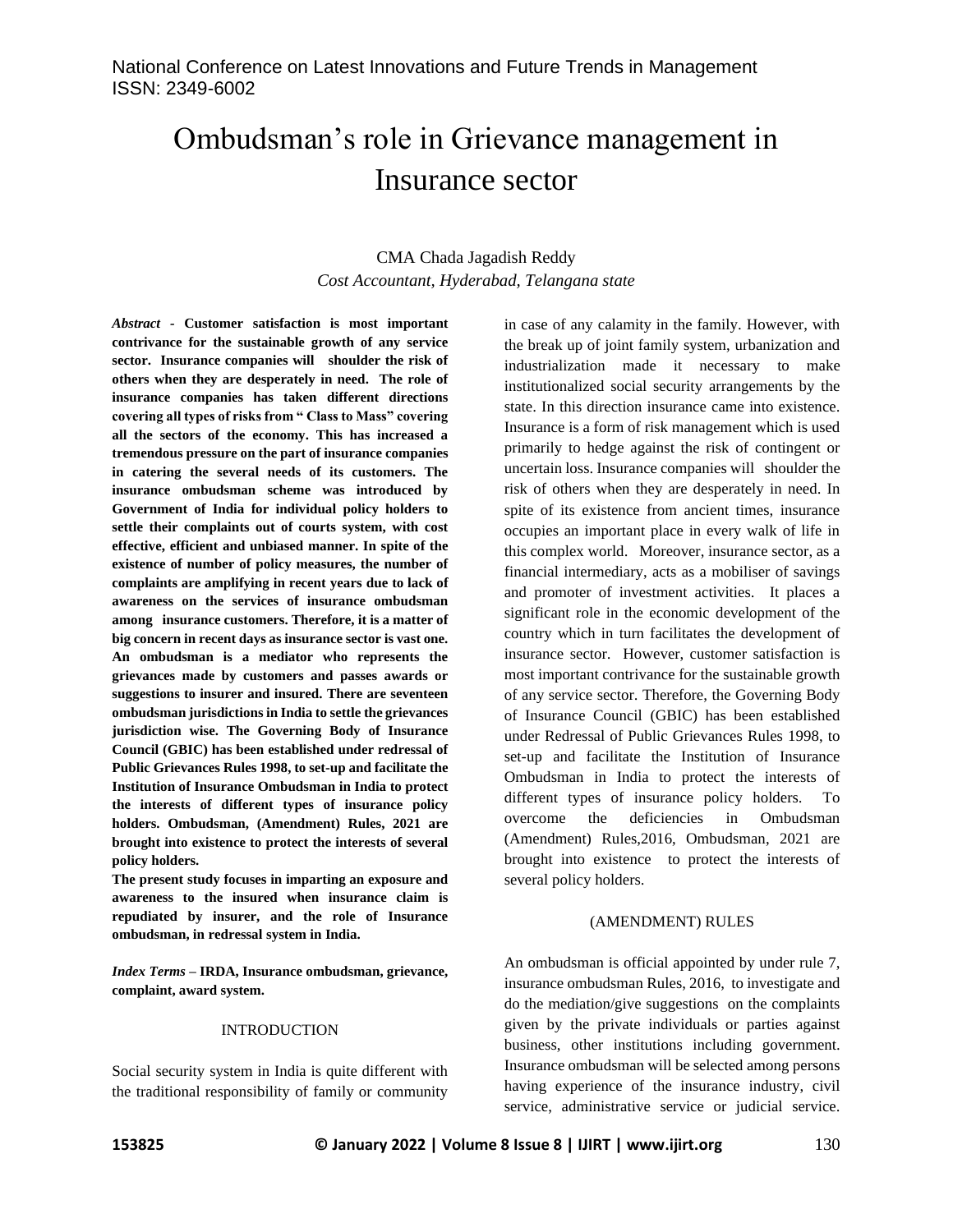Ombudsman shall be selected by selection committee comprising of chairman of IRDA and members from executive council of insurers and government of India. An ombudsman can be appointed for three years and eligible for reappointment, however, not after attaining the age of 70 years. An ombudsman can be removed from office on the ground of gross misconduct during his term office as per the procedure specified in Insurance ombudsman rules, 2021.

Territorial jurisdiction of Insurance Ombudsman

The office of the Insurance ombudsman shall be located such places as specified by Executive Council of Insurers from time to time. Accordingly, the details of the jurisdictions of current insurance ombudsman include Ahmadabad, Bengaluru, Bhopal, Bhuvaneswar, Chandighar, Chennai, Delhi, Guwahati, Hyderabad, Jaipur, Ernakulam, Kolkota, Lucknow, Mumbai, Noida, Patna and Pune. Any policy holder, who has grievance against insurance company, has to lodge the complaint in writing to the insurance ombudsman in their concerned jurisdiction.

# WHY INSURANCE OMBUDSMAN

The need for financial education to take better financial decisions is widely recognized all over the world. Insurance companies are addressing the problem financial illiteracy of customers through various channels such as insurance agents, newspapers, television etc. In spite the Indians are good savers, they are not taking better financial decisions due to financial risk. So, there is a need to reorient about the benefits of financial protection as well as long term wealth creation. Insurance risk issues is an important tool that complements insurance regulatory and supervisory framework. There is a heterogeneity of insurance providers and distribution channels that may result failure of insurance mechanisms in facilitating the prompt payments to policy holders. It is an alarming one among the policyholders to represent their grievances when the insurer lets policy holder down. In these circumstances, insurance ombudsman works as a mediator between insurer and insured to solve the grievance at the earliest.

Ombudsmen serve as a source of information about policies and procedures. They serve as an unbiased party. They are able to promote communication

between parties and clarify issues that stifle progress. An ombudsman's decision may or may not be legally bound based on jurisdiction, where they operate. They will typically have a large degree of independence and autonomy in fulfilling their function. This is to enable the official to act in a fair and impartial way to all parties involved in a complaint. The decisions carry considerable weight, even if they are not legally binding. If the complainant disapproves of the resolution, they may pursue other actions, such as suing the institution etc.

# SKILL AND PROFESSIONAL REQUIREMENTS OF OMBUDSMAN

The most important skills of an effective ombudsman include active listening, communicating successfully with a diverse range of people, remaining nonjudgmental, having the courage to speak up and address problems at higher levels in an organization. He should have acquiring and demonstrating the skill set such as analytical &problem-solving skills and conflict resolution skills.

## TYPES OF OMBUDSMAN IN GENERAL

The services of an ombudsman are dependent on the nature of grievance and the institution which has aggrieved. If the complainee is a member of an organization, seek an ombudsman dedicated to resolving issues for that organization and likewise for other entities. In the U.S., the United States Ombudsman Association provides a list of websites for public ombudsmen in the United States and parts of Canada.

# Organizational Ombudsman

An ombudsman within an organization may have a primary function of dealing with internal issues, such as complaints by employees, or, in case of educational institution, complaints by its students.eg, Department of Health Care Services, USA. An ombudsman may investigate specific complaints about the services or other interaction a consumer has had with the entity concerned.

The primary duties of an organizational ombudsman are (1) to work with individuals and groups in an organization to explore and assist them in determining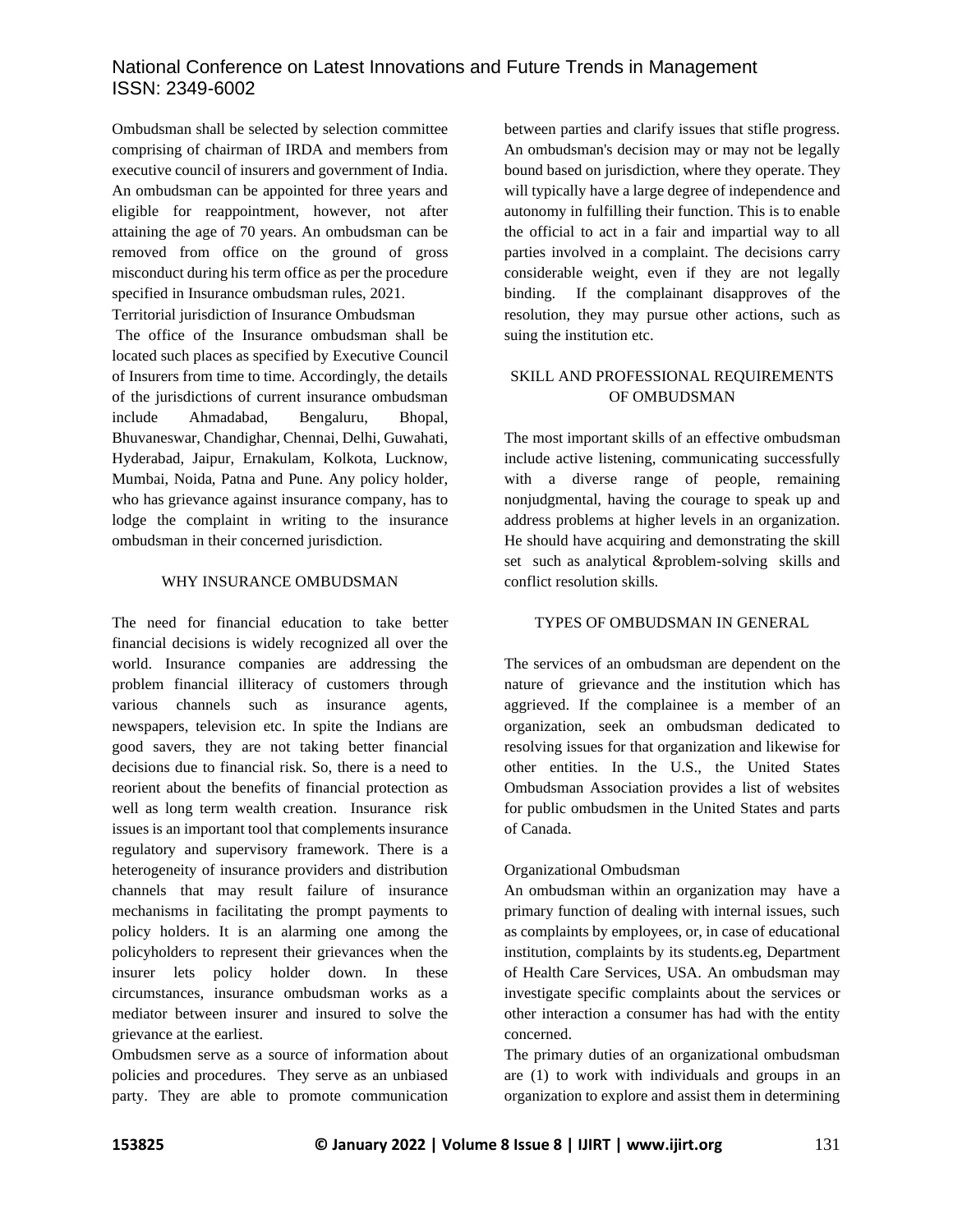options to help resolve conflicts, problematic issues or concerns, and

(2) To bring systemic concerns to the attention of the organization for resolution

An organizational ombudsman operates in a manner to preserve the confidentiality of those seeking services, maintains a neutral/impartial position with respect to the concerns raised, works at an informal level of the organizational system, and is independent of formal organizational structures.

#### Industry Ombudsman

An industry ombudsman, such as a telecommunication, insurance, banking, ombudsman, may deal with consumer complaints about unfair treatment the consumer received from a company that operates within that industry. Especially at the government level—an ombudsman will seek to identify systemic issues that can lead to widespread rights violations or poor quality of service to the public by the government or institution.

#### Classical Ombudsman

Ombudsmen duties may be more wide-ranging nationally. For example, some countries have ombudsmen in place to deal with issues like corruption, abuses of power by officials, protection of human rights etc.

#### Long-term care ombudsman

A long-term care ombudsman is an official who oversees nursing and assisted living facilities and is an expert in the associated laws and regulations.

- Advocate Ombudsmen. ...
- Hybrid Ombudsmen. ...
- Executive Ombudsmen. ...
- Legislative Ombudsmen. ...
- Media Ombudsmen

Investigations conducted by ombudsmen may vary based on situation and case to case. The length of the completion of case is determined by the type and complexity of the complaint, available resources to resolve the complaint, as well as other factors. If simple, it could be approximately 90 days. If the complaint involves multiple parties or complicated processes, it could take up to nine months. However, the ombudsman should communicate those expectations and keep in contact with you during the

investigation to update you on the status or request any additional information supporting the claim.

### OMBUDSMAN – DOES/ NOT DO

- An ombudsman will have an independent position in the organistion and works informal, neutral and confidential.
- Investigations take time and may require additional resources. Dedication and service creates the trust of the complainant and the audience they are appointed to serve. Benefits are given in the form fee and will be given based on results.

The following activities are not undertaken by ombudsman:

- Participate in formal investigations or play any role in a formal issue resolution process
- Serve in any other organizational role that would compromise the neutrality of the ombudsman role
- Receive notice for the organization
- Make binding decisions or mandate policies
- Create or maintain records or reports for the organization
- An ombudsman cannot investigate a case, if it is submitted to a court.

## ROLE OF OMBUDSMAN IN INSURANCE **SECTOR**

Insurance Ombudsman typically has two types of functions – Conciliation and Award Making. The institution is authorised to receive and address the complaints of the customers. Such complaints may associate to any grievance against the insurance service provider like:

- Any total or partial denial or refutation of claims by the insurance company.
- Disputes related to payable or paid premiums.
- Disputes related to the legal structure of the policy's wordings.
- Delay in the process of settling claims.
- Not issuing insurance documents related to the policy even after receiving the premium amount

However, the powers of insurance ombudsman are restricted to the insurance contracts value not more than Rs. 20 lakh.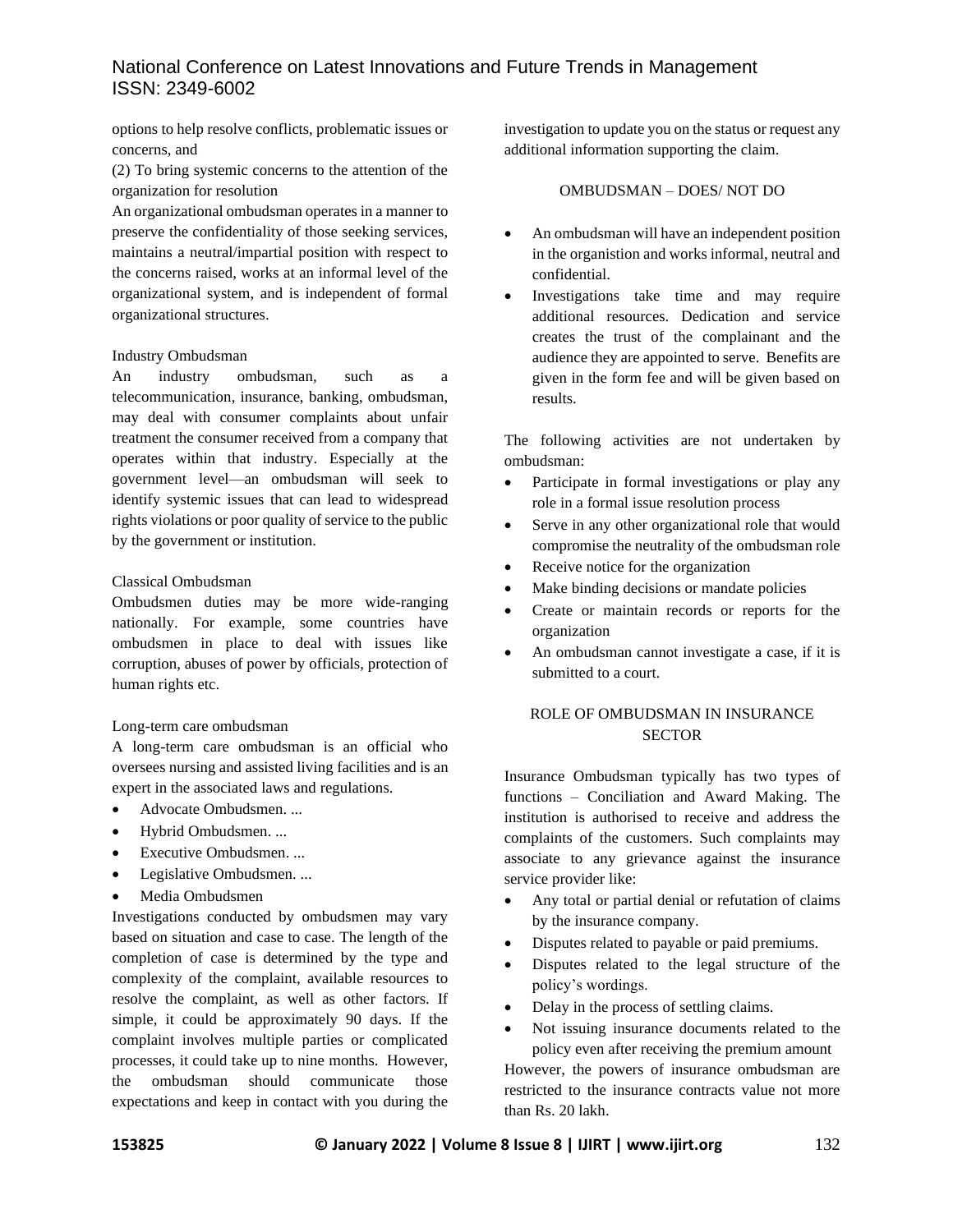Procedure for lodging a complaint to insurance ombudsman:

Any person including a sole proprietor, micro entrepreneur, members covered in a group insurance policy who has a grievance against an insurer may by himself or through his legal heirs, nominee or assignee or employer as the case may be can approach an Insurance Ombudsman for Redressal of any grievance. Grievance is accepted within 12 months from the date of receiving order of the insured denying the representation or from the date of receiving the decision letter of insurance company which is not satisfactory to the complainant or after one month from the date of sending representation to the insurance service provider if they fail to give an appropriate reply to the appellant.

# DETAILS TO BE GIVEN OMBUDSMAN

The concerned insurance ombudsman are allowed to address the complaints and act wisely to provide necessary support to the customers after receiving the following information from them.

- A policy holder/ nominee/ assignee/ legal heir who has a grievance against insurance company can lodge a complaint with ombudsman in the specified territory which falls in their area.
- The complaint should clearly state the name, address and other important details of complainant , the address and name of the insurance company against whom the grievance is made, reasons for lodging the complaint, type of the amount of loss caused, support required from

the concerned insurance ombudsman along with relevant documents.

Checking of insurance ombudsman complaint status

- 1. Call Toll Free Number 155255 (or) 1800 4254 732 or. Send an e-mail to complaints@irdai.gov.in.
- 2. Make use of IRDAI's online portal Integrated Grievance Management System (IGMS): Register and monitor your complaint at igms.irda.gov.in.

# AWARD

 $\Box$ If a settlement by recommendation does not work, the Ombudsman will:

Pass an award within 3 months of receiving all the requirements from the complainant and which will be binding on the insurance company

Once the Award is passed

The Insurer shall comply with the award  $\Box$ within 30 days of the receipt of award and intimate the compliance of the same to the Ombudsman.

## CASE STUDIES

Some practical cases where policyholders made complaints to insurance ombudsman and the judgments in those cases are specified to give an exposure to the public  $\&$  aggrieved policyholders so that can use the services of ombudsman to solve their grievances.

| the amount of loss caused, support required from |                                  |                                               |                                      |
|--------------------------------------------------|----------------------------------|-----------------------------------------------|--------------------------------------|
| Region of Ombudsman                              | Brief facts of the case          | Findings of the case                          | Decision                             |
| Ahmedabad                                        | At the time of taking the        | The life assured died within ten months       | The insurer was directed to pay the  |
| (Ref.case no. 21-001-0314)                       | policy<br>life<br>assured<br>has | from the date of proposal. The claim was      | full claim amount.                   |
|                                                  | informed about his state of      | repudiated on the ground that suppression     |                                      |
|                                                  | health in detail and submitted   | of material facts on the basis of certificate |                                      |
|                                                  | requisite special reports. The   | of treatment, letters of doctors and          |                                      |
|                                                  | proposal was accepted with       | hospital. It was observed that all the        |                                      |
|                                                  | extra premium.                   | treatment was started after days from the     |                                      |
|                                                  |                                  | acceptance of risk. All the documents         |                                      |
|                                                  |                                  | proved that the deceased was not aware of     |                                      |
|                                                  |                                  | his ailment at the time of taking proposal    |                                      |
| Bhubaneswar                                      | Insurer alleging suppression     | Insurer could not prove beyond doubt that     | The insurer was directed to settle   |
| (Ref.case no. 21-002-0217)                       | of material facts concerning     | the life assured suffered from serious        | the claim within one month from      |
|                                                  | health<br>pre-existing<br>and    | illness before taking the policy.             | the receipt of consent letter        |
|                                                  | illness by the life assured.     |                                               |                                      |
| Bhopal                                           | deceased<br>life<br>The<br>has   | The deceased insurer understated his age      | The decision taken by the insurer    |
| (Ref.case no. LI-1025-21/09/07)                  | misrepresented his age by        | deliberately being a Govt. employee to        | in repudiating the claim is just and |
|                                                  | giving a voter id which is       | defraud the insurer, in order to accept the   | fair. Therefore, the complaint is    |
|                                                  | different from his original      |                                               |                                      |